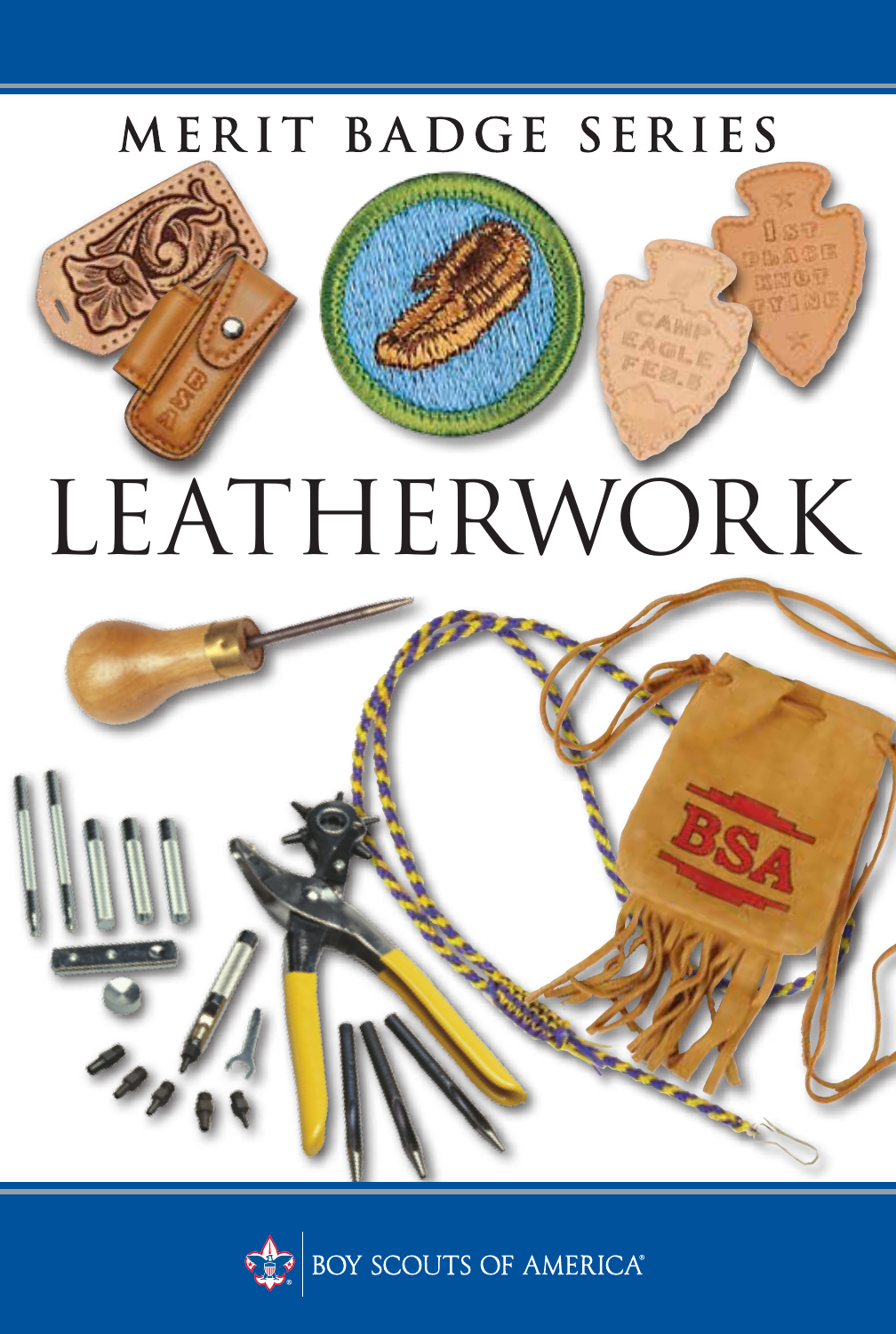**BOY SCOUTS OF AMERICA MERIT BADGE SERIES**

## **LEATHERWORK**



*"Enhancing our youths' competitive edge through merit badges"*

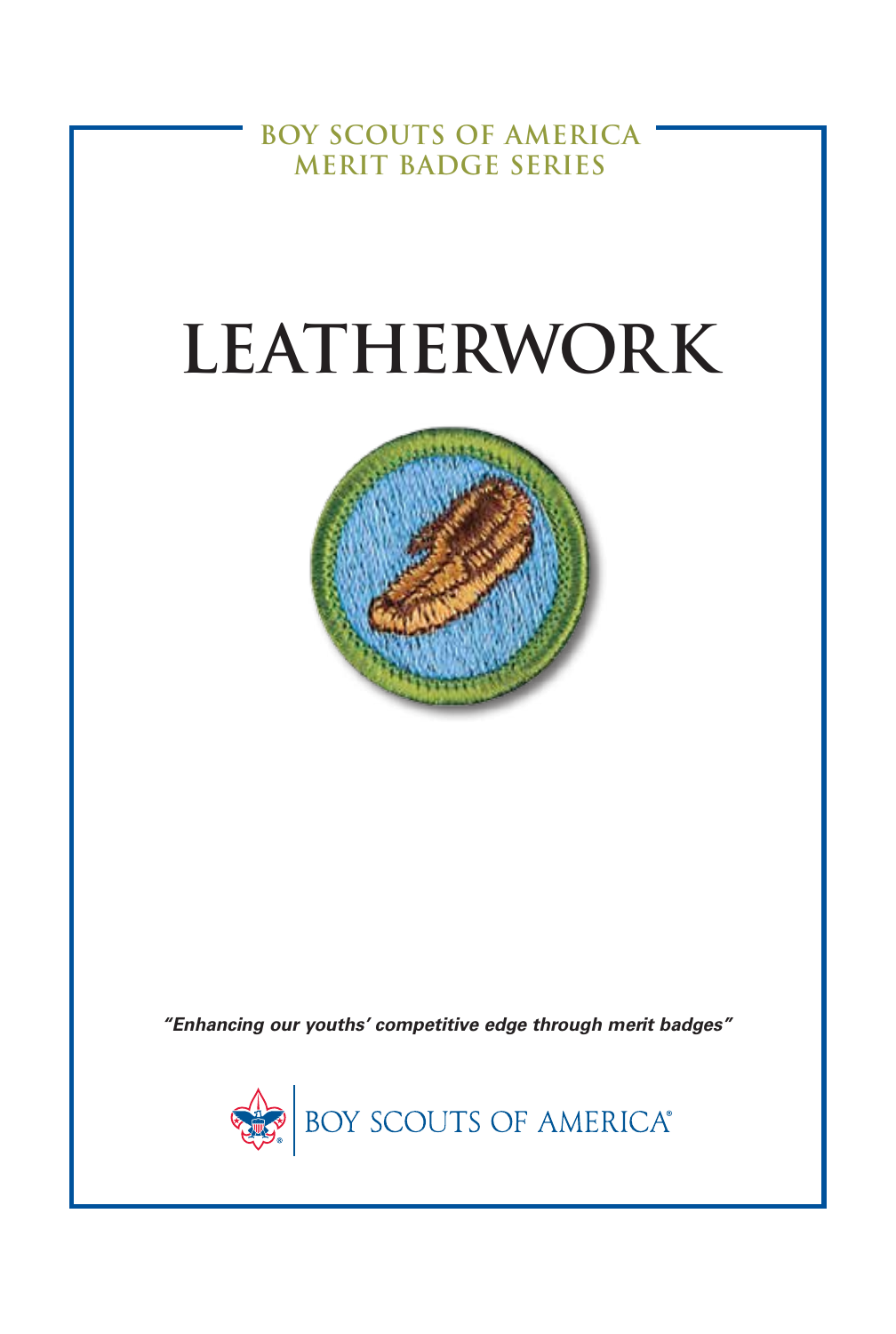## Requirements

- 1. Do the following:
	- a. Explain to your counsel the hazards you are most likely to encounter while using leatherwork tools and materials, and what you should do to anticipate, help prevent, mitigate, or lessen these hazards.
	- b. Show that you know first aid for injuries or illnesses that could occur while working with leather, including minor cuts and scratches, puncture wounds, ingested poisoning, and reactions from exposure to chemicals such as dyes, cements, and finishes used in leatherworking.
- 2. Explain to your counselor
	- a. Where leather comes from
	- b. What kinds of hides are used to make leather
	- c. What are five types of leather
	- d. What are the best uses for each type of leather
- 3. Make one or more articles of leather that use at least five of the following steps:
	- a. Pattern layout and transfer
	- b. Cutting leather
	- c. Punching holes
	- d. Carving or stamping surface designs
	- e. Applying dye or stain and finish to the project
	- f. Assembly by lacing or stitching
	- g. Setting snaps and rivets
	- h. Dressing edges

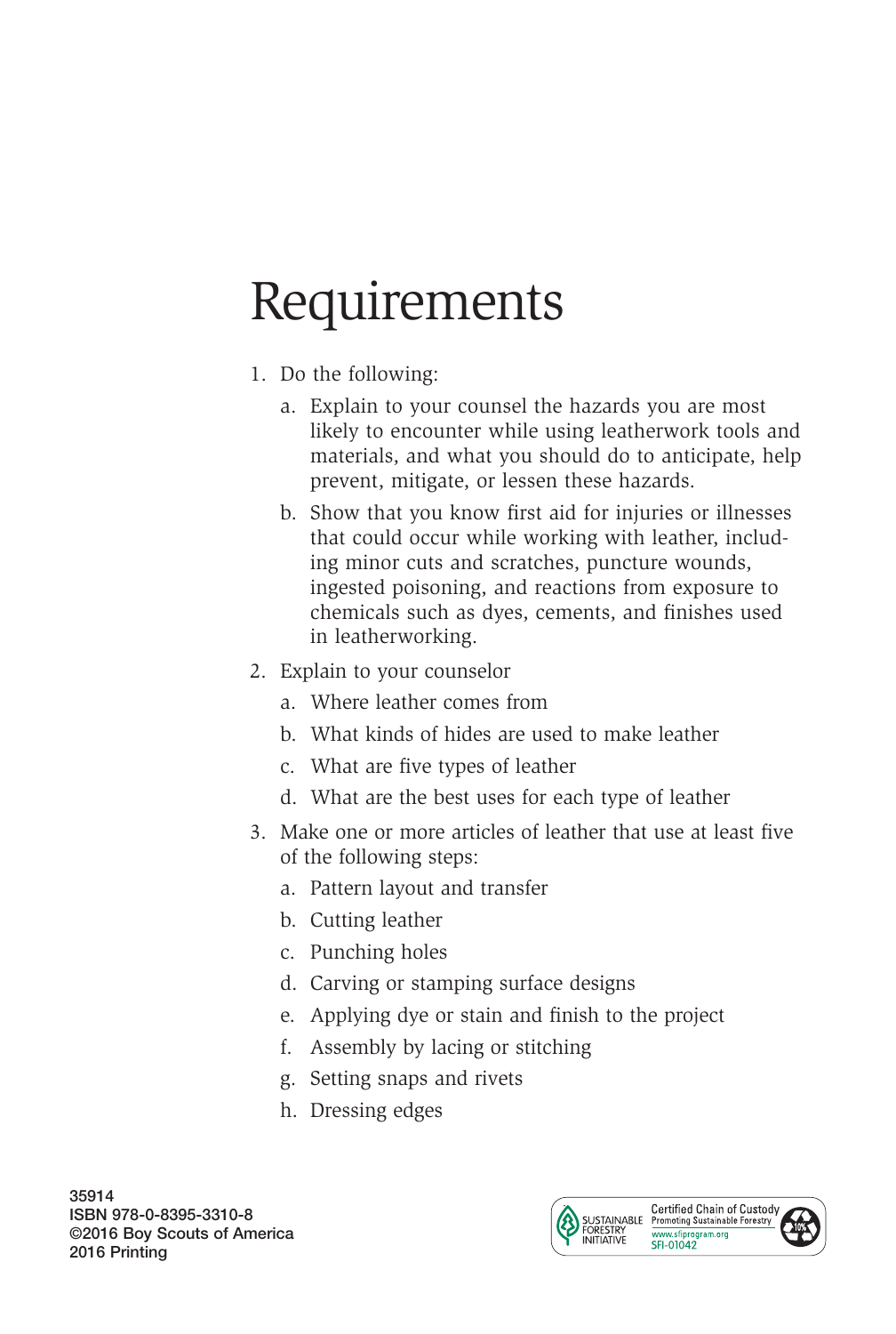- 4. Braid or plait an article out of leather, vinyl lace, or paracord.
- 5. Do ONE of the following:
	- a. Learn about the commercial tanning process. Report about it to your merit badge counselor.
	- b. Tan the skin of a small animal. Describe the safety precautions you will take and the tanning method that you used.
	- c. Recondition or show that you can take proper care of your shoes, a baseball glove, a saddle, furniture, or other articles of leather. Discuss with your counselor the advantages or disadvantages of leather vs. synthetic materials.
	- d. Visit a leather-related business. This could be a leathercraft supply company, a tannery, a leather goods or shoe factory, or a saddle shop. Report on your visit to your counselor.

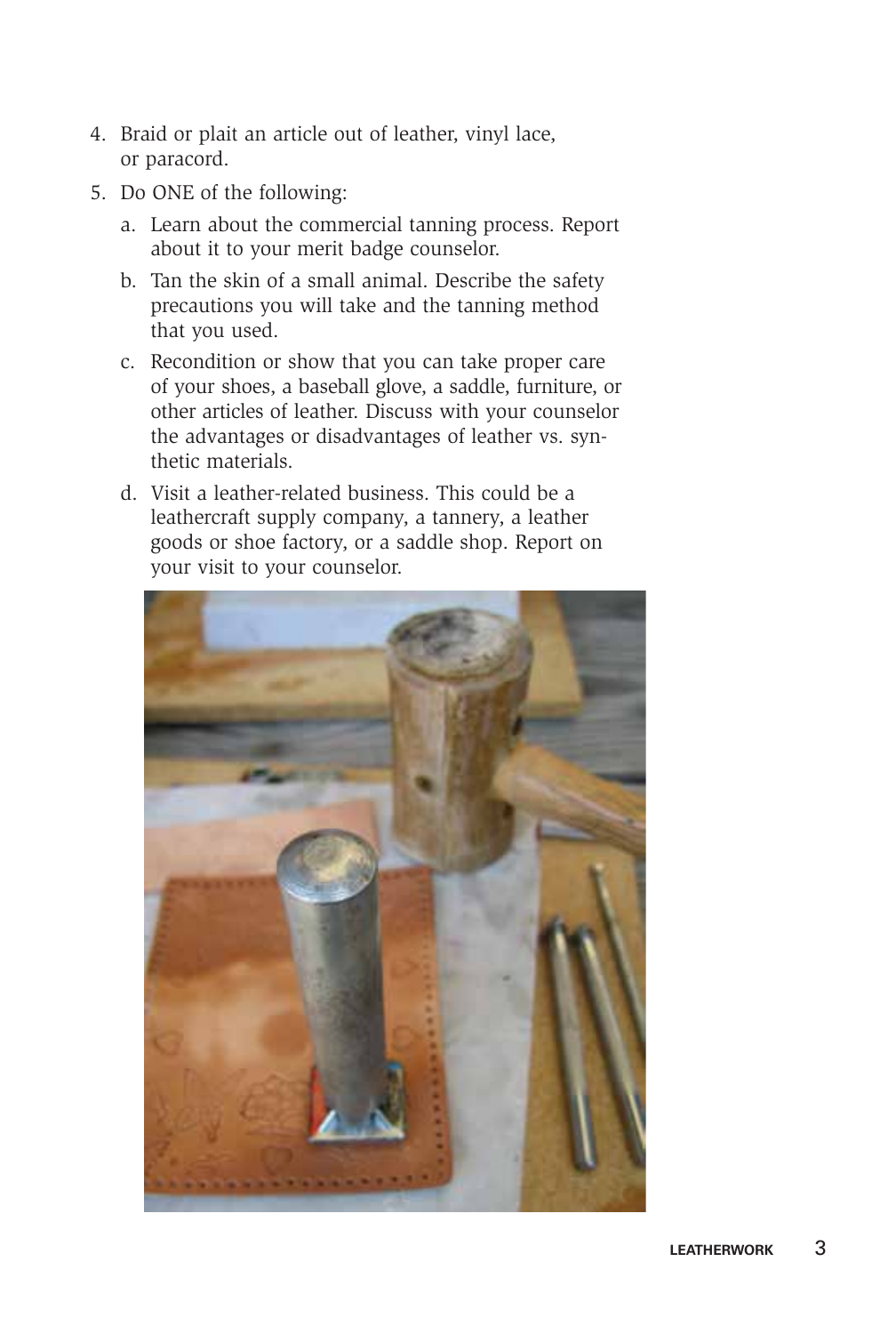### Leathercraft Resources

#### **Books**

- Burnett, Paul. *Basic Leatherwork.* The Leather Factory, 1986.
- Grant, Bruce. *Encyclopedia of Rawhide and Leather Braiding.* Cornell Maritime Press, 1972.
- Letcavage, Elizabeth, ed. *Basic Leathercrafting: All the Skills and Tools You Need to Get Started.*  Stackpole Books, 2011.
- Michael, Valerie. *The Leatherworking Handbook: A Practical Illustrated Source Book of Techniques and Projects.* Cassell PLC, 2006.
- Moody, Ben. *Just Tooling Around: Easy-to-Do Leather Stamping.* Hot Off the Press, Inc., 1994.
- Richards, Matt. *Deerskins into Buckskins: How to Tan with Natural Materials/ A Field Guide for Hunters and Gatherers.* Backcountry Publishing, 2nd ed., 2004.
- Stohlman, Al. *The Art of Making Leather Cases, Volume I.* Tandy Leather Company, 1979.
- ———. *The Art of Making Leather Cases, Volume II.* Tandy Leather Company, 1983.
- ———. *The Art of Making Leather Cases, Volume III.* Tandy Leather Company, 1987.
- ———. *Coloring Leather.* Tandy Leather Co., 1985.
- ———. *How to Carve Leather.* Tandy Leather Co., 1952.
- ———. *Leathercraft Tools (How to Use Them, How to Sharpen Them).*  Tandy Leather Co., 1984.
- Tandy Leather Co. *Lacing and Stitching for Leathercraft.* 1997.
- Tandy Leather Co. *Leather Crafting.* 1998.
	- Visit the Boy Scouts of America's official retail website (with your parent's permission) at http://www.scoutstuff.org for a complete listing of all merit badge pamphlets and other helpful Scouting materials and supplies.